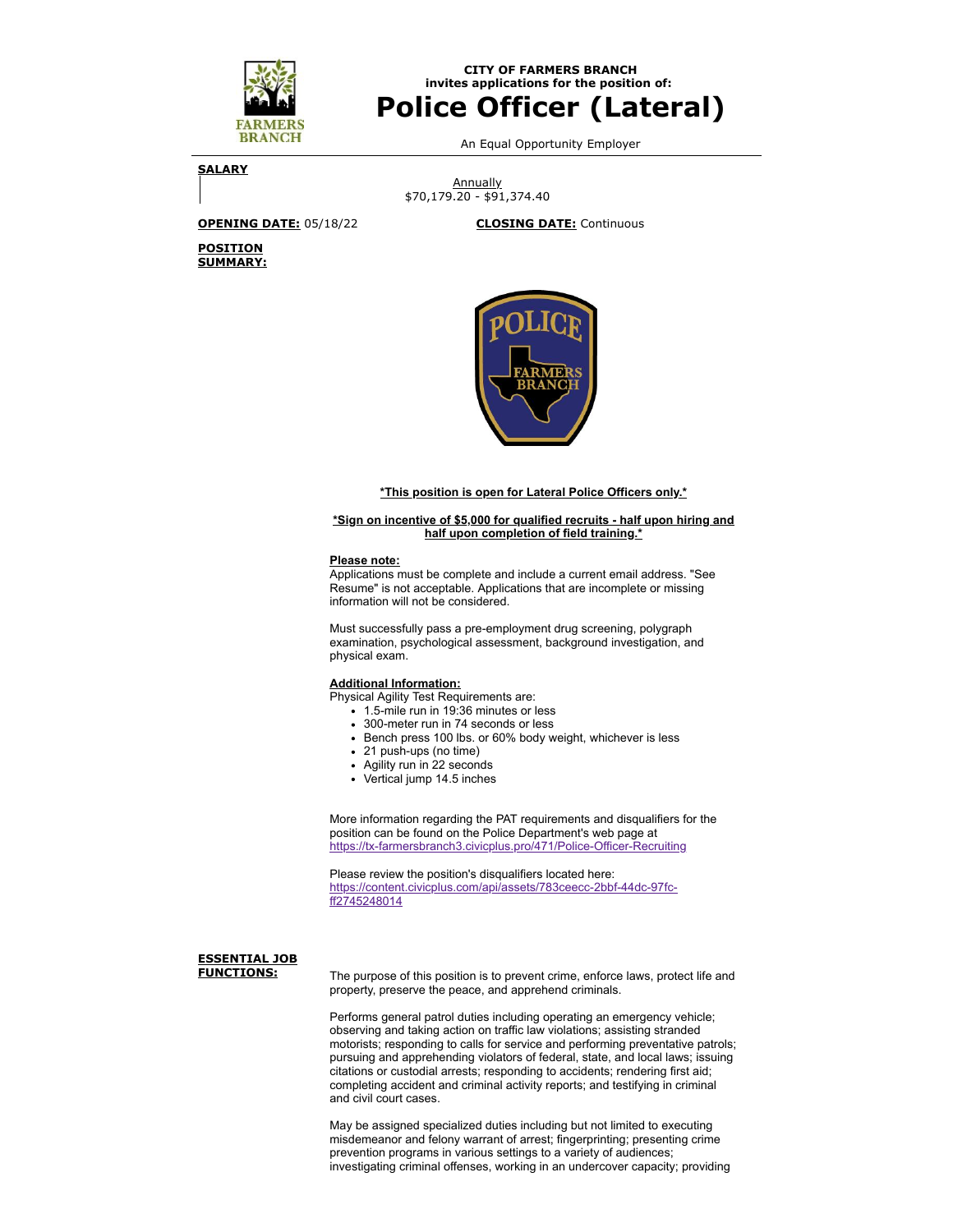residential and commercial security surveys, serving as Court Bailiff for Municipal Court, and serving as a School Resource Officer.

May be assigned to any of the following divisions: Tactical, Training, Investigations, Juvenile, Narcotics, and Field Operations.

**EDUCATION AND**<br>EXPERIENCE:

Work requires knowledge necessary to understand basic operational, technical, or office processes. Level of knowledge equivalent to four years of high school or equivalency.

Some experience is required.

**KNOWLEDGE, SKILLS AND ABILITIES:**

Decisions regarding implementation of policies may be made. Contact may involve support of controversial positions or the negotiation of sensitive issues or important presentations. Contacts may involve stressful, negative interactions with the public requiring high levels of tact and the ability to respond to aggressive interpersonal interactions.

This position normally performs the duty assignment after receiving general instructions as to methods, procedures, and desired end results. There is some opportunity for discretion when making selections among a few, easily identifiable choices. The assignment is usually reviewed upon completion.

Work requires a comprehensive, practical knowledge of a technical field with use of analytical judgment and decision-making abilities appropriate to the work environment of the organization.

Intermediate ability to read papers, periodicals, journals, manuals, dictionaries, thesauruses, and encyclopedias. Basic ability to perform the four basic arithmetic operations. Intermediate ability to write reports, prepare business letters, expositions, and summaries with proper format, punctuation, spelling, and grammar, using all parts of speech.

Good knowledge of modern law enforcement practices and procedures; good knowledge of criminal structures and traffic ordinances; good knowledge of investigation techniques and procedures; good knowledge of departmental policies, procedures, city ordinances, state and federal law; skill in the care and use of crime scene tools, cameras, police weapons, radios and computer. Ability to safely operate a motor vehicle in routine and emergency or extreme circumstances.

### **Special Requirements:**

This position is classified as a safety-sensitive position and is subject to random drug and alcohol testing during the course of employment.

#### **Licenses and Certificates:**

Valid driver's license with good driving record and ability to maintain while employed.

Must obtain a TCOLE license and Basic Certificate within six months of employment and maintain throughout employment.

### **Work Environment:**

Work is primarily in field environment and involves considerable exposure to weather conditions, hazardous situations and materials etc. Physical demands are medium and require standing, walking, running, climbing, jumping, crawling, crouching etc. May be required to move heavy objects over 170 lbs. Must be able to work rotating shifts including weekends.

APPLICATIONS MAY BE OBTAINED AND FILED ONLINE AT: <mark>[http://www.farmersbranchtx.gov](http://www.farmersbranchtx.gov/)</mark><br>ALTERNATIVE FORMAT MAY BE OBTAINED AT: 13000 William Dodson Pkwy Farmers Branch, TX 75234 972.919.2556

Job #01066 POLICE OFFICER (LATERAL) HC

An Equal Opportunity Employer

## **Police Officer (Lateral) Supplemental Questionnaire**

- 1. Are you a Lateral Police Officer? Yes. I am a Lateral Police Officer.
	- No. I am not a Lateral Police Officer.
- \* 2. Do you possess a High School Diploma or equivalent?